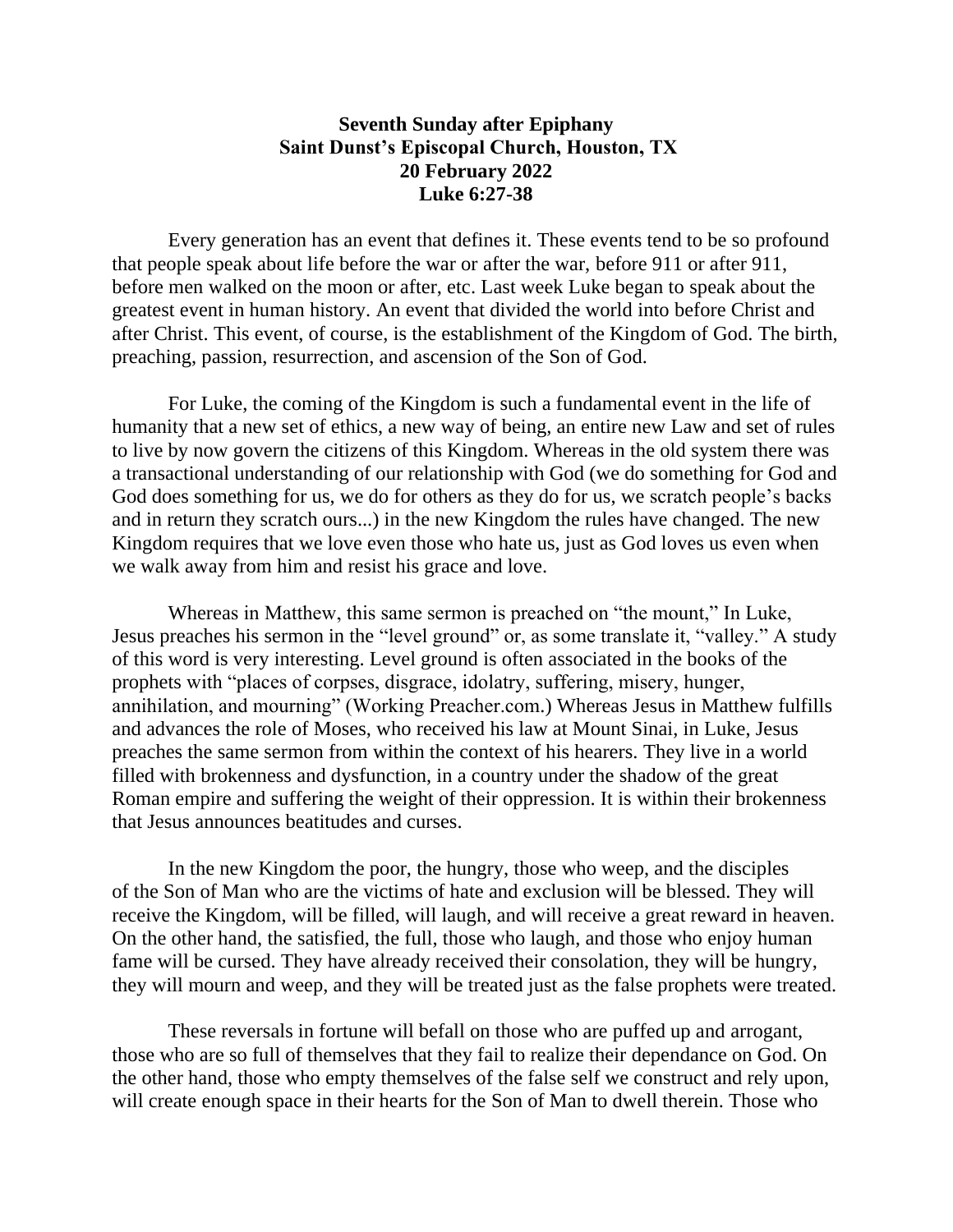are hungry for God's love, mercy, and grace will receive it fully. Those who learn to rely less on their own efforts and human agency, and come to accept their need for God's Messiah, will receive the kingdom in abundant ways.

But the citizens of the kingdom cannot expect a transactional relationship with God and the world. There is no full reciprocity that can be expected. We must love not just those who love us, but even those who hate us, those from whom we will never receive anything in return. Jesus said, "I say to you that listen, Love your enemies, do good to those who hate you, bless those who curse you, pray for those who abuse you." This is extremely hard, of course. Doing good to those who abuse us and curse us is extremely hard. I once worked with juvenile delinquents in detention centers. I know what being cursed at looks and feels like. The human tendency in those situations is to return insult for insult, injury for injury, threat for threat. But to calmly endure the abuse, serve and even love those who abuse you requires an extra measure of grace only God's Holy Spirit can give us.

The citizens of the kingdom must be willing to offer the other cheek, give the shirt of their backs to those who already took their coats, give to everyone who begs from them, and do to others as they would want others do to them. This is Luke's version of the golden rule, and it is designed to create a peaceful communal existence with neighbors, members of the church, and the various communities where disciples live. A citizen of the kingdom leaves all vengeance to God, and works for peace and unity, takes care of those who are disenfranchised, needy, and desperate.

"Jesus exhorts the disciples to replace old-age qualities of behavior with those that are characteristic of the Realm (Kingdom). Indeed, in so doing, the disciples imitate God who is kind to the ungrateful and the wicked. To be "kind" does not mean to approve but it means to seek the best interest. God wants even the ungrateful and the wicked to repent and become a part of the movement to the Realm. Indeed, the roots of the word "kind" is related to the roots of the word "grace, 'charis'." (Working Preacher.)

Christ himself provides us a great example of his mandate to love, "But love your enemies, do good, and lend, expecting nothing in return. Your reward will be great, and you will be children of the Most High; for he is kind to the ungrateful and the wicked. Be merciful, just as your Father is merciful." God himself loves in this way. Even while we fail to love him, obey him, and repent of our sin, God sends his only Son to die for us that we may be forgiven and restored.

Finally, Christ mandates that we don't judge, by which he doesn't mean that the church should not make moral judgements about society's unjust structures and systems, but rather, that we should withhold any judgements regarding people's salvation. It is not our job to determine who belongs in the Kingdom and who doesn't. This job belongs to Christ and to Christ alone. We must be quick to kindness and extremely slow to